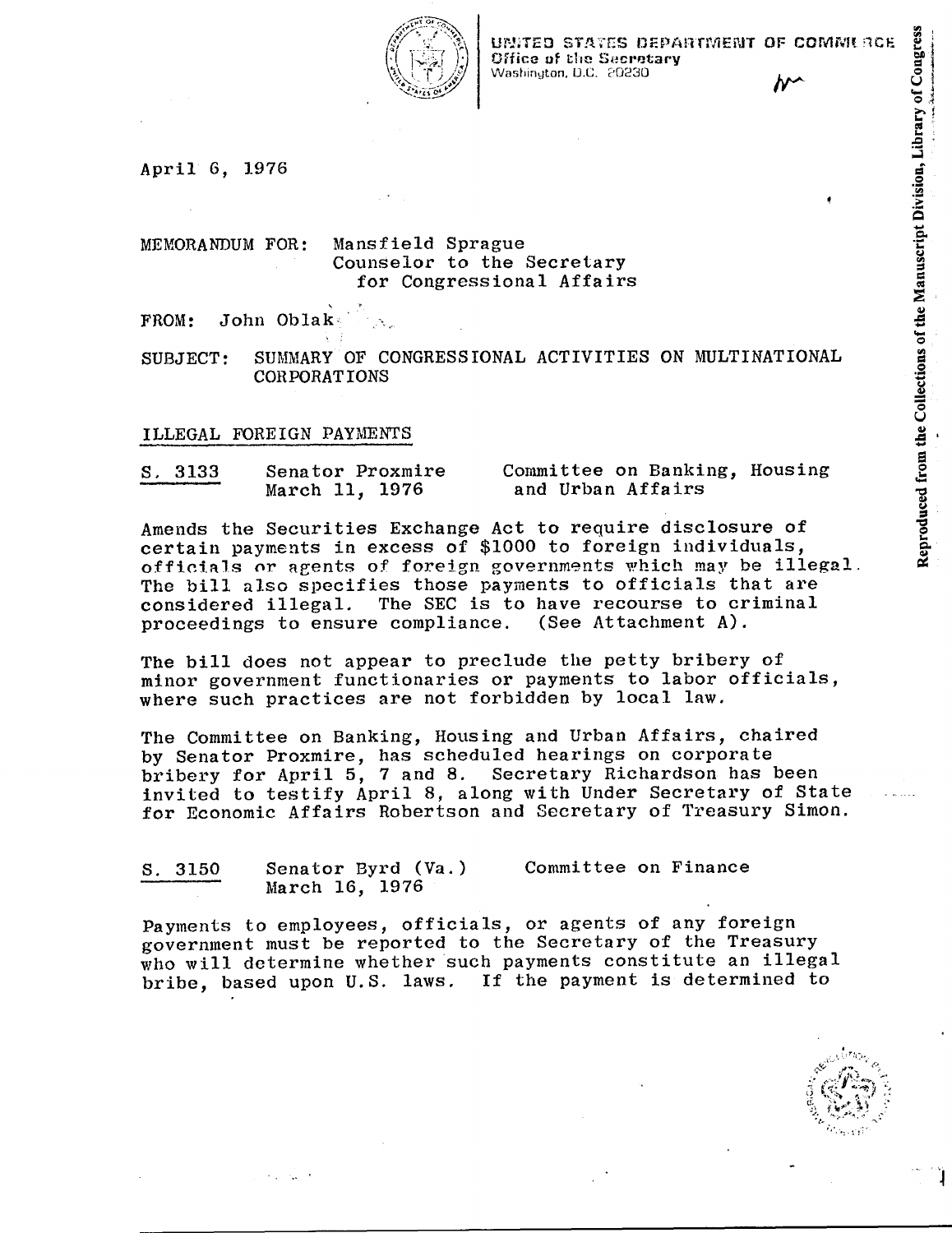*i* ,

be a bribe, the bribe-related income will be immediately taxable, denying the company advantage of foreign tax credits, foreign tax deductions or DISC privileges on the Treasury is to have recourse to criminal proceedings to ensure compliance. (See Attachment B).

The bill does not specify the level at which such payments are considered material.

S. 3150, undoubtedly, will be considered in connection with the hearings underway in the Senate Finance Committee to revise the U.S. tax code.

| S. 2662<br><b>STANDARD COMPANY AND ARRANGEMENT</b> | Senator Humphrey     | Committee on Foreign Relations |
|----------------------------------------------------|----------------------|--------------------------------|
|                                                    | Passed the Senate    |                                |
|                                                    | on February 18, 1976 |                                |

This Act (International Security Assistance and Arms Export Control Act of 1976) amends the Foreign Military Sales Act to require reporting of all agreements to pay agent fees, and data concerning fees actually paid, in connection with military sales abroad (government and commercial), with penalties provided for willful violation of these requirements. Such payment may not be included in the amount paid on a procurement contract, unless it is reasonable, allocable to such a contract and did not result in improper influence. (See Attachment C).

The bill is now in conference committee to be reconciled with H.R. 11963.

The State Department has announced that foreign governments who purchase defense articles and services under the Foreign Military Sales program are to be fully informed of any agent's fees included in the price of goods sold. No contingent fee will be allowed as an item for reimbursement unless it is specifically approved in advance by the purchasing government.

| H.R. 7539                                                       | Representative Solarz |  |  | Committee on the Judiciary |
|-----------------------------------------------------------------|-----------------------|--|--|----------------------------|
| ومسامي معازات مرمزود بزبر ويسالبان وزعدته بالمواسخ فعالاته ومخا | June 3, 1975          |  |  |                            |

Directs the Secretary of State to monitor overseas business activities of American companies to detect violations of Federal Law and report them to enforcement agencies. Title 18 of the U.S. Code is amended such that bribery of foreign officials is

**Contract**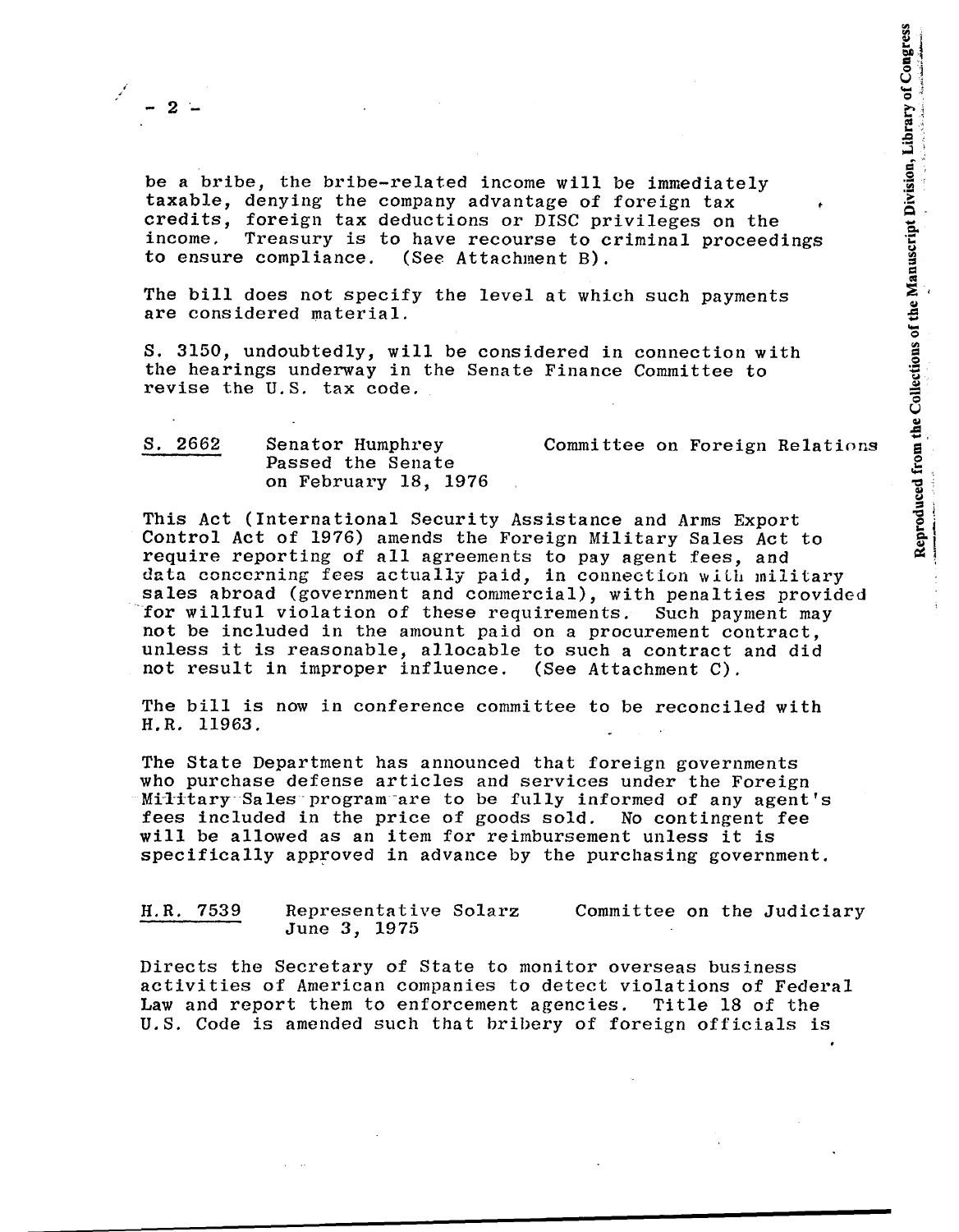$3 -$ 

a criminal offense. This includes conspiracy and the attempt, offer or giving of anything of value to foreign government officials or political organizations with the intent to influence official acts affecting the company concerned. Corporations and employees are subject to fines of up to \$10,000 and up to one year imprisonment.

No hearings are scheduled at present.

| H.R. 7563                                                                                                            | Representative Solarz | <b>Committee on</b>     |
|----------------------------------------------------------------------------------------------------------------------|-----------------------|-------------------------|
| dividend and completely and completely and contained and the contact of the contact of the contact of the contact of | June 3, 1975          | International Relations |

Directs the Secretary of State to monitor overseas activities of U.S. companies to detect possible violations of U.S. law and to report such instances to the federal agency responsible for enforcing the law.

Hearings were held by the Subcommittee on International Economic Policy on "The Activities of American MNCs Abroad" on June 5; July 17, 24, 29; and September 11, 18, and 30, 1975. No further action is planned.

| H.R. 10144 | Representative Nix | Committee on International |
|------------|--------------------|----------------------------|
|            | October 9, 1975    | Relations                  |

Requires contractors to report to the Executive Branch the names of any agents, other than employees, involved in selling defense articles or services to foreign countries or international organizations and the amount of any fees or commissions paid to agents in conjunction with such sales. The Executive Branch is to include this information in certain reports to Congress.

H.R. 10144 was developed in response to hearings held by the Subcommittee on International Economic Policy on "The Activities of American MNC's Abroad." It was incorporated, unchanged, as an amendment to H.R. 11963, (Sec. 306), in December 1975. The latter bill passed the House by a vote of 240 - 169 on March 3, 1976.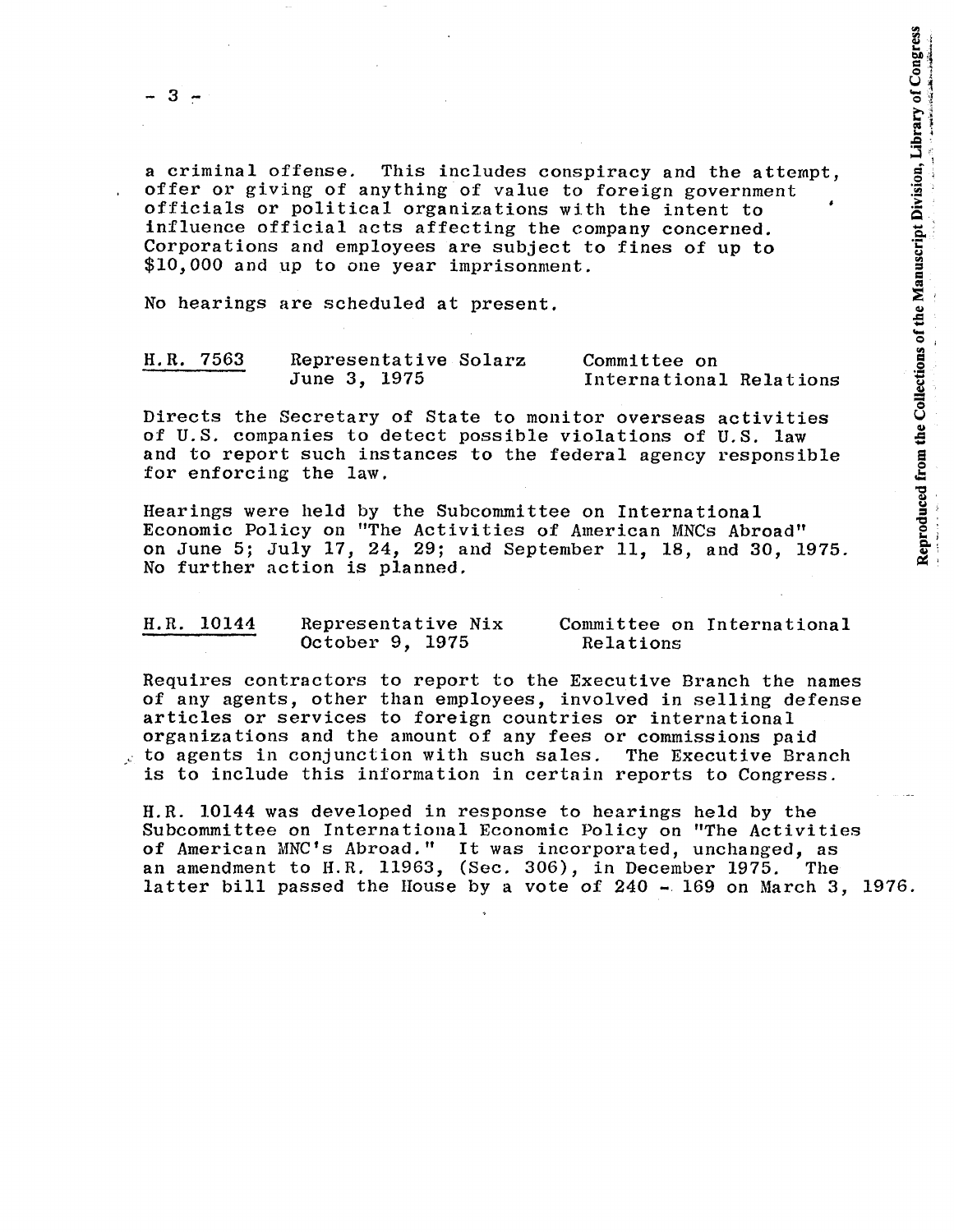### H.H. 11532 Representative Solarz January 27, 1976 Relations

Committee on International<br>
Relations<br>
Leo require termination<br>
Leo require termination<br>
e ensured engages in<br>
8. O.P.I C. from advising,<br>
e any laws. (Similar<br>
Solarz on September 25,<br>
March 30, 31, 1976.<br>
March 30, 31, 1 Amends the Foreign Assistance Act of 1961 to require termination of O.P.I.C. investment insurance where the ensured engages in bribery of a foreign official. Prohibits O.P.I C. from advising,<br>encouraging or directing anyone to violate any laws. (Similar encouraging or directing anyone to violate any laws. to H.R. 9860 introduced by Representative Solarz on September 25, 1975.)

Hearings had been tentatively planned for March 30, 31, 1976.

| H.R. 11963 | Congressman Morgan | Committee on International |
|------------|--------------------|----------------------------|
|            | February 18, 1976  | Relations                  |

Sec. 306 is identical to H.R. 10144. Sec. 4l8.A. authorizes the President to determine whether officials of foreign nations receiving U.S. assistance have received illegal or improper payments in return for a contract to purchase arms or other military materials from U.S. corporations; and Sec. 4l9.A. authorizes determination of whether officials receiving U.S. security assistance have extorted or attempted to extort, money, or other things of value, in return for certain actions to allow U.S. citizens or corporations to conduct business in that country. The President is to report his findings to Congress and recommend whether U. S. assistance is to be continued.

H.R. 11963 was approved by the House by a vote of 240 - 169 on March 3, 1976. The bill is now in conference committee. Sec. 306 will be reconciled with Sec. 214(a) of the Senatepassed bill, S.2662. There are no provisions comparable to Sec. 4l8.A. and Sec. 419.A. in the Senate-passed bill.

H.R. 11987 Representative Mottl February 19, 1976 Committee on the Judiciary

Amends Title 18 of the U.S. Code (Crimes and Criminal Procedure)<br>to probibit corporate bribes of foreign officials. This includes to prohibit corporate bribes of foreign officials. corruptly giving, offering or promising anything of value to a foreign official or third party with the intent of influencing and official act of that official. Corporate fines of \$500,000 to \$25 million and personal penalties of 1 to 10 years imprisonment and fines of \$10,000 to \$25,000 are provided.

No hearings arc scheduled at present.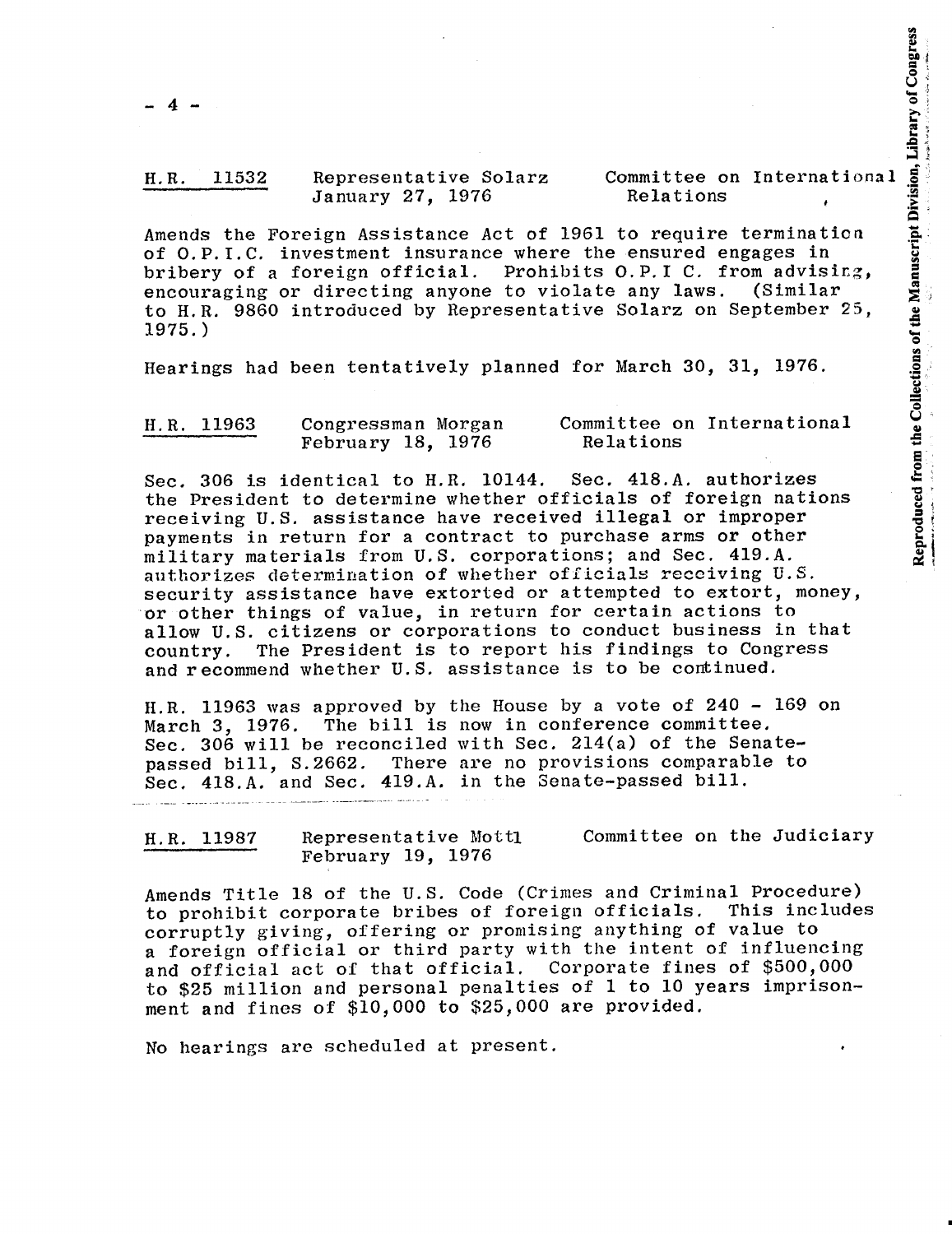## S. Res. 265 Senator Ribicoff Agreed to on November 12, 1975

Supports the development of a multinational code of conduct on illegal payments through the General Agreement on Tariffs and Trade, under the authority of the Trade Act of 1974. (See Attachment D).

Committee on Finance

In this regard, Ambassador Dent, Special Trade Representative, proposed that development of a code of conduct to eliminate unethical practices be included among the topics for discussion in 1976 by the Trade Negotiations Committee. Other members of the Negotiations Committee were not receptive.

H. Res. 941 and H. Res. 969 sponsored by Representatives Jones and Hannaford, respectively, are identical to S. Res. 265. Both House Resolutions were referred- to the Committee on Ways and Means, with no hearings scheduled at present.

| H. Res. 1043                                                                     |  | Rep. Hannaford    | Committee on Banking |  |
|----------------------------------------------------------------------------------|--|-------------------|----------------------|--|
| d'une particularità del qual del contenut del component e contenut del contenut. |  | February 19, 1976 | Currency and Housing |  |

Supports the elimination of improper business practices on an international, multilateral basis through the development of a code of conduct by the OECD and IMF, which is to become part of the OECD and IMF rules. (See Attachment E). of the OECD and IMF rules.

Representative Hannaford has also sponsored H. Res. 1061 and H. Res. 1099 on March 2, 1976 and March 22, 1976, respectively. Both are identical to H. Res. 1043.

Nothing is scheduled at present, but hearings are expected in late April or May.

### Senate Activities

1. Committee on Banking, Housing and Urban Affairs-- Senator Proxmire, Chairman

On February 19, 1976, Senator Proxmire charged Treasury Secretary Simon, who serves as chairman of the Emergency Loan Guarantee Board which oversees Lockheed's loan guarantee program, with covering up for the recipients of bribes paid by Lockheed. Mr. Simon testified that the Emergency Loan GUarantee Board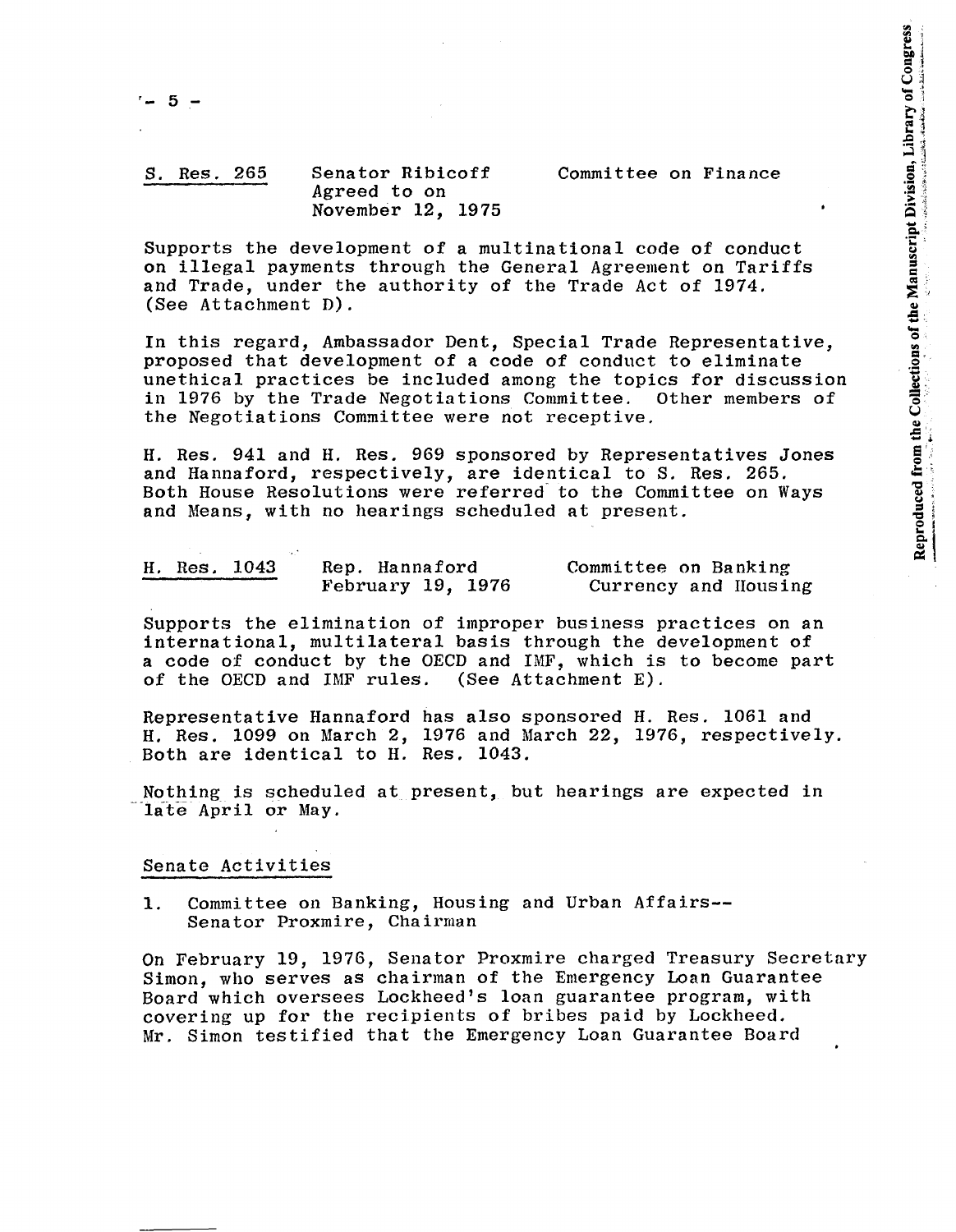$6 -$ 

was responsible for credit analysis, not investigations. Arthur Burns, who also serves on the Board, concluded that there would be no public benefit to disclosure of recipients.' The third member of the Board, SEC Chairman Hills, had remained at arms length because of the SEC's legal proceedings with Lockheed.

(i) Subcommittee on International Finance-- Senator Stevenson, Chairman

The Export Administration Act may bear, indirectly, on multinational corporations.

2. Foreign Relations Committee, Multinational Corporations Subcommittee **--** Senator Church, Chairman

In the summer of 1975, the Subcommittee held hearings into overseas payments by Gulf, Northrop, Exxon, Mobil Oil and Senator Church was instrumental in the introduction, through Senator Humphrey, of the amendments to the Foreign Military Assistance Act (S. 2662) on foreign payments. The Subcommittee reportedly plans to recommend legislation requiring disclosure to the Department of State of all overseas -political contributions.

Senator Percy is working on his own legislative proposal on undisclosed commissions. It has been indicated that the Senator is against any prohibitive legislation which would be difficult to enforce abroad. The proposal calls for public disclosure, favoring that this be contingent upon the participation of other countries so that U.S. firms would not be at a competitive disadvantage. Senator Percy advocates an international agreement self-policed by business throughout the world and increased disclosure through the accounting profession. Legislation should be enacted only as a last resort, in his view.

3. Finance Committee, International Trade Subcommittee

Senator Packwood is taking an approach similar to that of Senator Percy.

### House Activities

1. Banking, Currency and Housing Committee, International Trade Investment and Monetary Policy Subcommittee

The Subcommittee has tentatively scheduled two days of hearings, primarily for educational purposes, sometime during the first' two weeks of April on the role of multinational corporations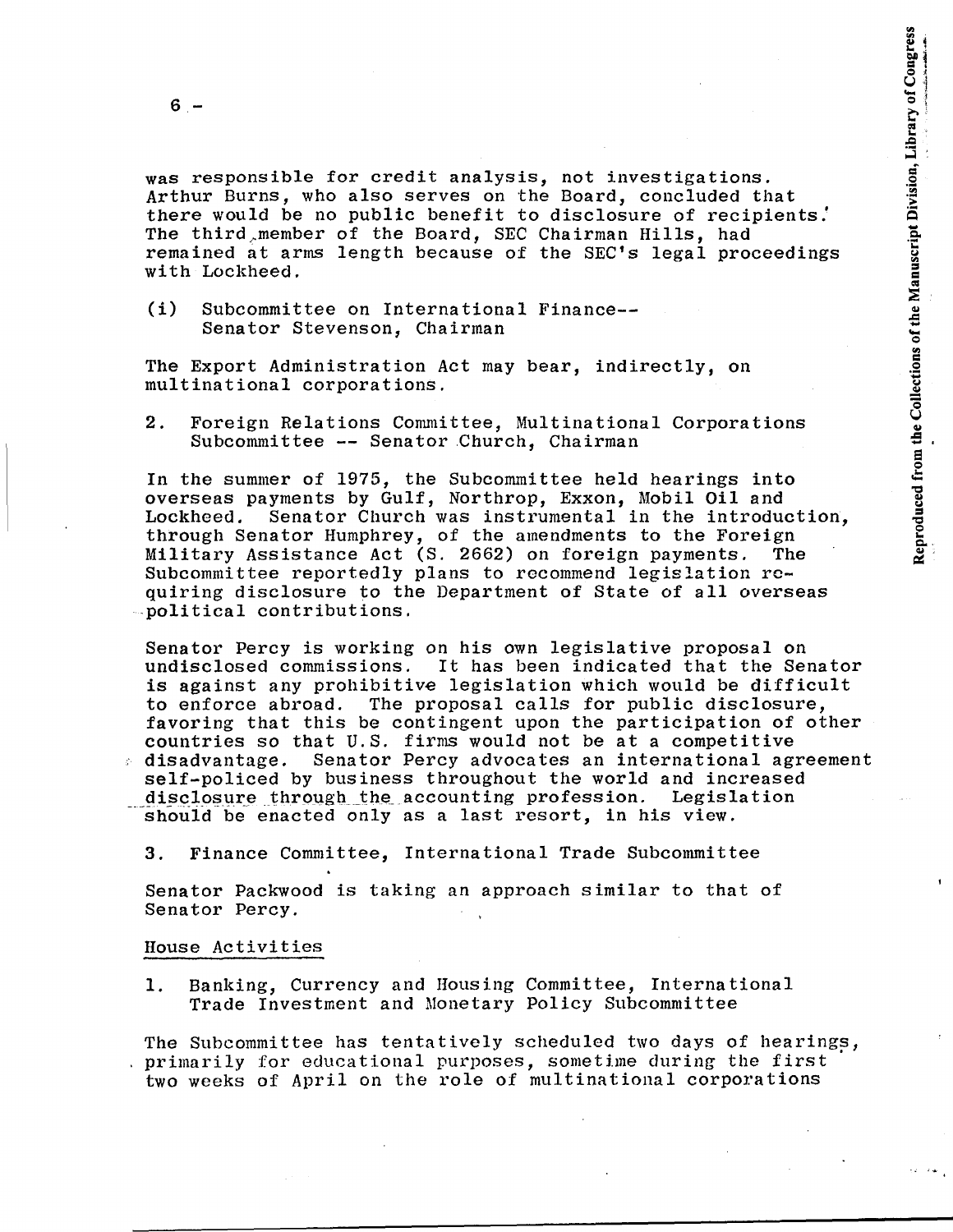in the international economic system. Specific questions regarding taxation problems, transfer of technology and proposed codes of conduct for multinational corporations will be included. The Department of Commerce is expected to be invited to testify.

### 2. Committee on International Relations

The Committee will start hearings on the Export Administration<br>Act in May. Representative Bingham, Chairman of the Subcommit Representative Bingham, Chairman of the Subcommittee on International Trade and Commerce, has previously held hearings on transfer of technology and Arab Boycott. These will impact upon the full committee process.

### Joint Economic Committee

The Committee held hearings on corporate bribery on March 2, 1976. The purpose of these hearings was to determine whether American business can survive abroad if it adopts a no-payoff policy,<br>and the position that the U.S. government should adopt. Testimony and the position that the U.S. government should adopt. was heard from representatives of an American firm involved in real estate development in Haiti, and their losses following refusal to comply with a payoff request. Additional hearings have not yet been scheduled, but there is an indication that hearings might be held on April 12.

### INFORMATION COLLECTION

S. 2839 Senator Inouye December 19, 1975 Committee on Commerce

Authorizes the collection of information on the activities of  $\beta$  foreign multinational corporations within the U.S. and U.S.<br>multinational corporations abroad. This bill renews the multinational corporations abroad. authority for the Bureau of Economic Analysis to conduct mandatory benchmark surveys at least once every ten years. Only data in an aggregate form may be released to Congress or the public. Company-specific information is protected by confidentiality requirements. (See Attachment F).

Hearings have been held on this proposal, with testimony from Under Secretary Baker and representatives from Treasury, State and the private sector. There has been no movement on this issue since the last hearing on February 27, 1976.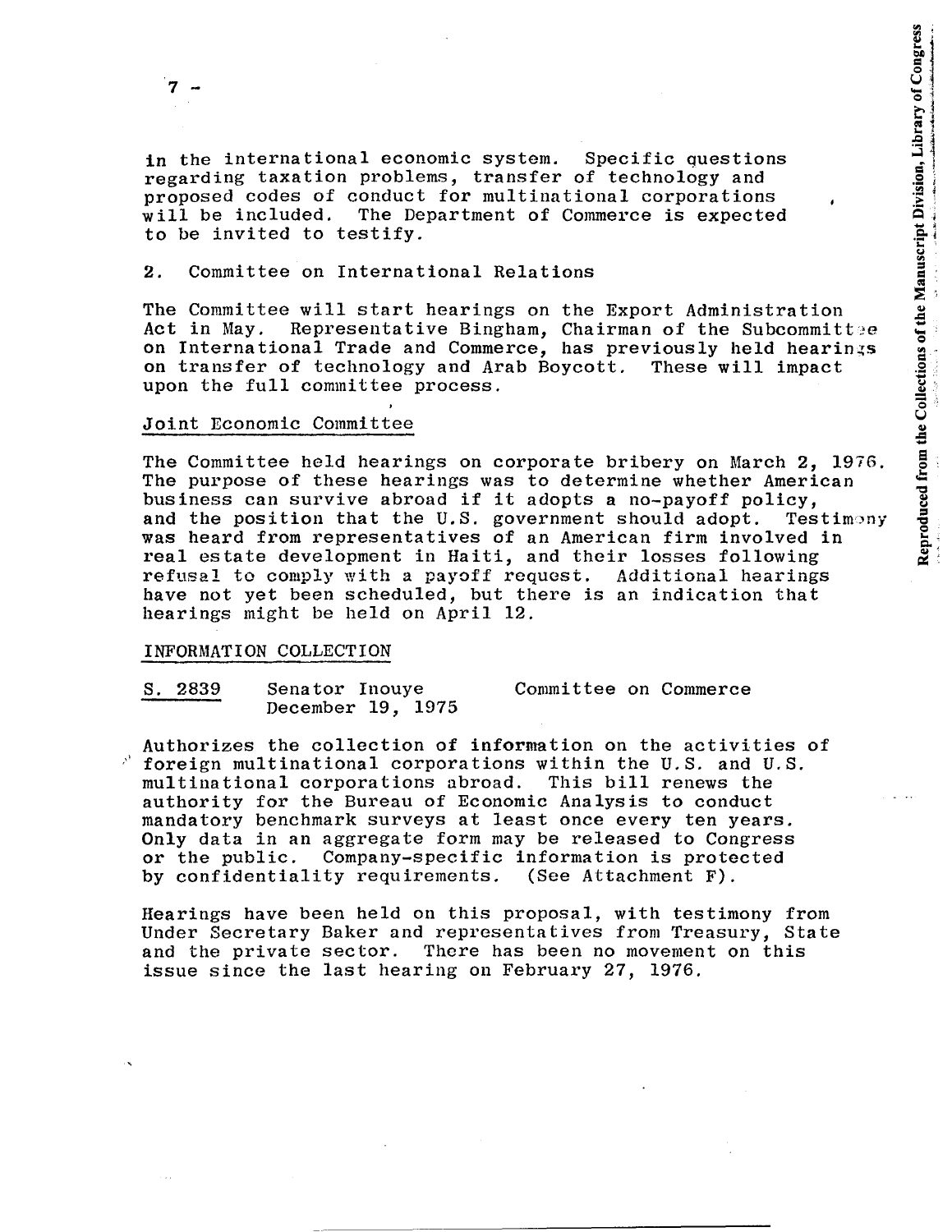| S. 3151 | Senator Church | Committees on Foreign  |
|---------|----------------|------------------------|
|         | March 16, 1976 | Relations and Commerce |

Authorizes the collection of information on the activities of U.S. multinational corporations. A mandatory survey is to be conducted every two years. Much of the information to be collected is identical to that requested under S. 2839. However, company-specific information would be available to (See Attachment G).

The Senate Foreign Relations Subcommittee on Multinational Corporations began hearings on December 9, 1975 to determine whether foreign investment results in losses to U.S. labor (in jobs and income) through outflow of technology and capital. Witnesses disagreed upon the effect of U.S. foreign investment<br>on the American economy. The disagreement was aggravated by The disagreement was aggravated by the lack of data on this subject, due in part to a reluctance of firms to disclose more than what they must in regard to their practices. S. 3151 and S. 2839 represent attempts to provide that information. .

The Subcommittee on Multinational Corporations will hold hearings on April 14 on S. 3151. The Departments of Commerce, Treasury and the Chairman of the Federal Reserve Board have been invited to appear.

TAXATION

H.R, 3145 Rep. Yanik February 13, 1975 Committee on Ways & Means

Reduces tax advantages permitted foreign source income. Specifically, the bill eliminates deferral of U.S. taxation of foreign earnings; restricts the foreign tax credit by eliminating the "overall limitation" option, by denying the carry forward and carry back of excess foreign tax credits, and by instituting a loss recapture provision; eliminates "Western Hemisphere Trading Corporations" provisions; and eliminates "Domestic International Sales Corporations" (DISC) exceptions for computing the foreign tax credit and foreign earnings. (See Attachment H).

H.R. 3145 is a more punitive example of several bills, such as H.R, 1040 and H.R. 10612, which have as their intent tbe restriction of tax preferences available to multinational corporations. While there has been little activity on H.R. 3145, H.R. 10612 covers mostly the same ground and has passed the House.

 $\omega \sim 20\%$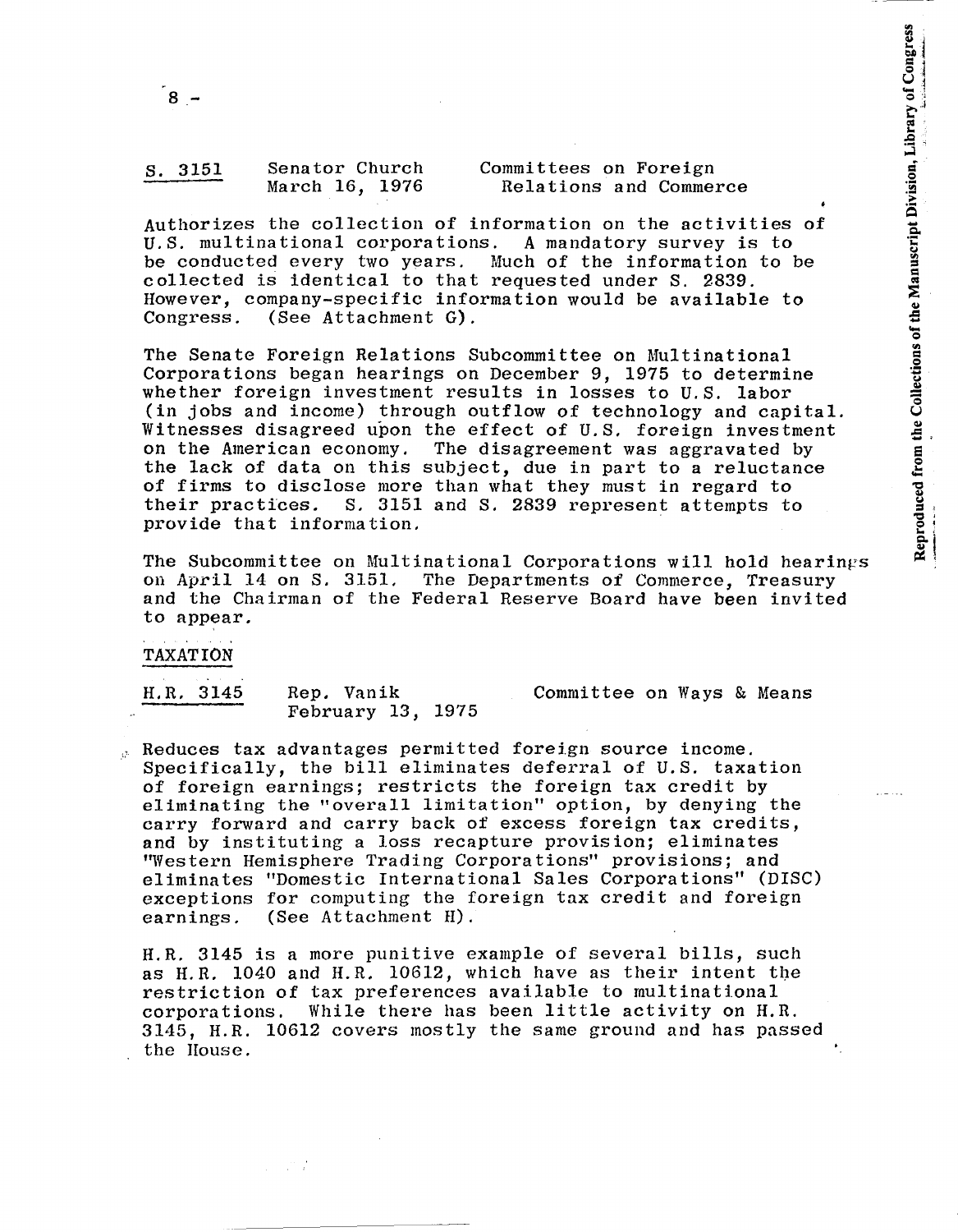# Reproduced from the Collections of the Manuscript Division, Library of Congress

### ATTACHMENT A

# S. 3133 Senator Proxmire introduced and referred to the Committee on Banking, Housing and Urban Affairs

Amends the Securities Exchange Act to require issuers of registered securities to maintain records and furnish reports relating to certain foreign payments.

- I. Amends Section 17 on records and information
- II. Amends Section 13 such that payments of value in excess of \$1000 to
	- (1) a representative of a foreign government,
	- (2) a political party or candidate for office,
	- (3) foreign agent, advisor or lobbyist must be reported to the SEC.

Such reports shall describe the

(1) value and date,

(2) name of the person or entity (where an official,his title),

(3) purpose of payment.

### III. PAYMENTS TO OFFICIALS

 $-A.$  Amends by adding to Sec. 30A of the Securities Exchange Act of 1934 'to make it unlawful to make use of the mails or of any other means or instrumentality of interstate commerce to payor offer

1. payments to a representative of a foreign government to obtain or maintain business, influence legislation or regulation;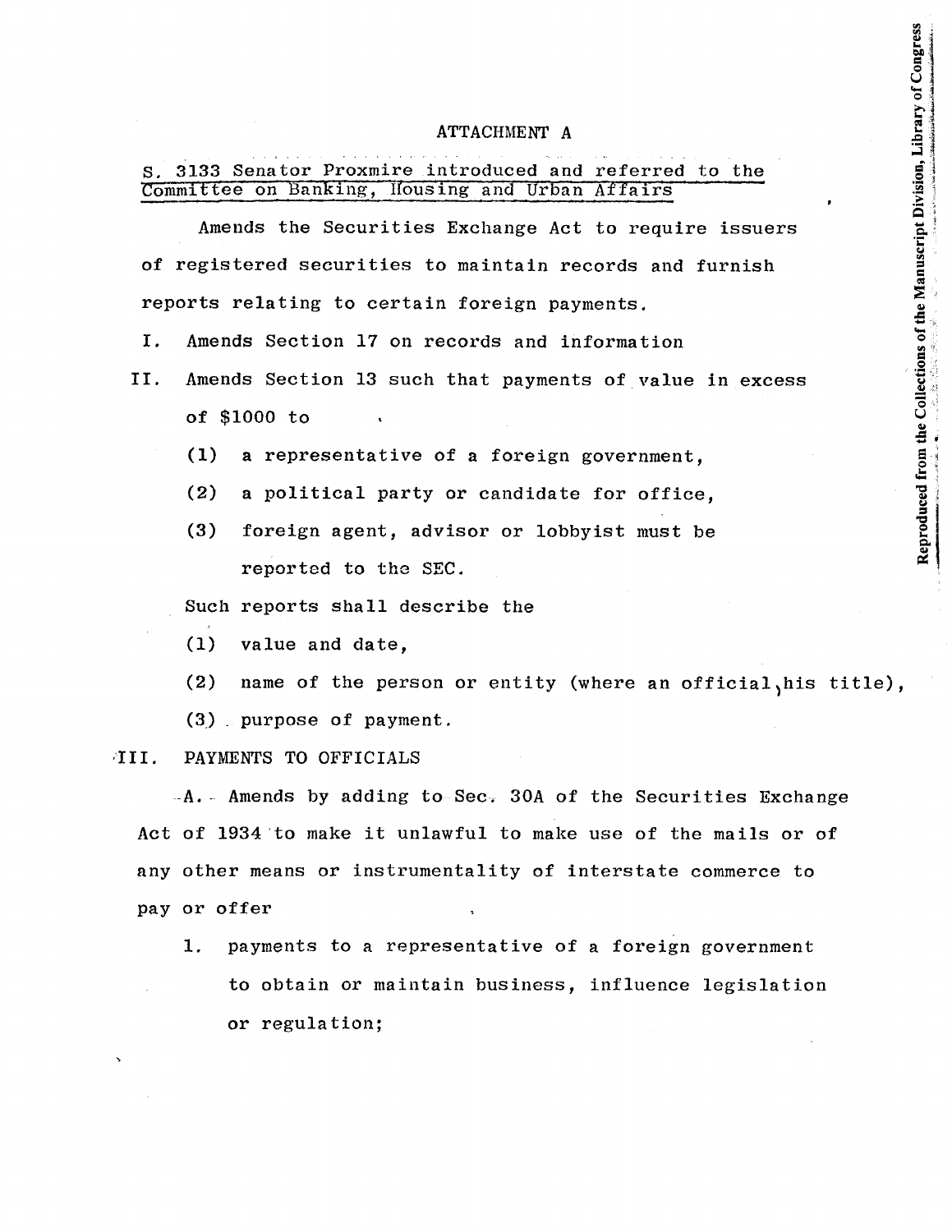$-2 -$ 

- 2. payments to agents with knowledge that a portion will be used to obtain or maintain business, influence legislators or regulation;
- 3. payments (or offers) to political parties, party officials, or candidates for purposes above;
- 4. payments or offers illegal under the laws of the foreign government.
- IV. Criminal Proceedings
	- A, Amends section 21(d) so that the Commission can initiate, prosecute, and appeal criminal action arising under this title.
	- B, Amends section 20(b) of Securities Act of 1933 to read as A.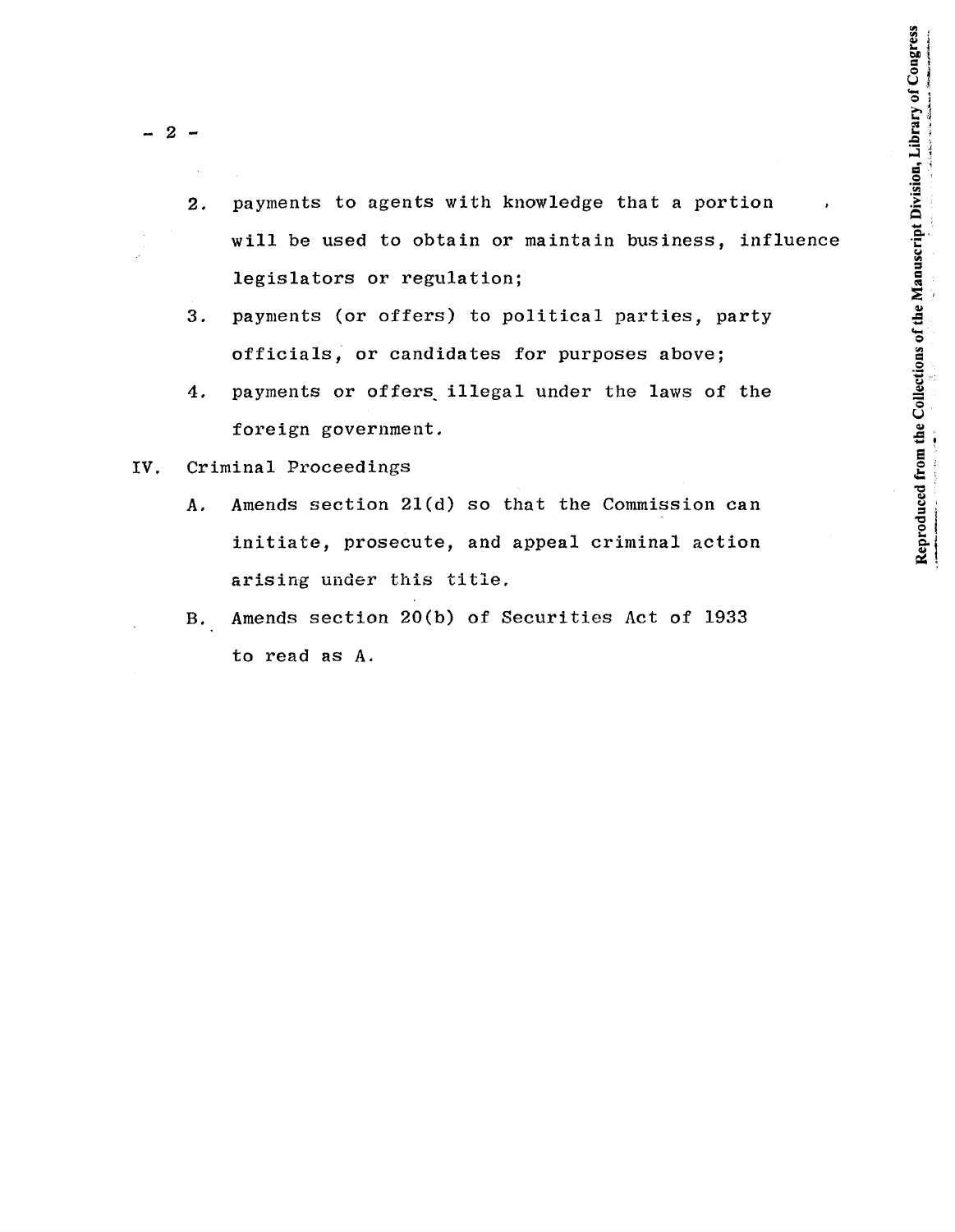### ATTACHMENT B

# S. 3150 Introduced by Senator Byrd (Va.) on March 16, 1976 and referred to the Committee on Finance

A bill to amend the Internal Revenue Code of 1954 to deny certain benefits to taxpayers who make bribes or other illegal payments to foreign government agents or officials.

1. Any U.S. company which has a foreign subsidiary must report to the Secretary of the Treasury all payments made by it or its subsidiary, directly or indirectly, to employees, officials, or agents in fact of any foreign government.

Reproduced from the Collections of the Manuscript Division, Library of Congress

Failure to report each payment will subject the U.S. company to a fine of not more than \$25,000 or imprisonment not more than 1 year, or both.

The Secretary of the Treasury will determine whether such payment constitutes an illegal bribe. Such determination will be based on U.S. laws.

2. If the Secretary of the Treasury determines it is a bribe,  $\mathcal{L}$  foreign bribe-produced income will be immediately taxable  $to$  the  $U.S.$  company.

- 3. The foreign bribe-produced income would not be entitled to any foreign tax credit or foreign tax deduction.
- 4. If a domestic international sales corporation--DISC--is determined to have received foreign bribe-produced income, such income will be immediately taxable.

The bill does not specify the level at which such payments become , material.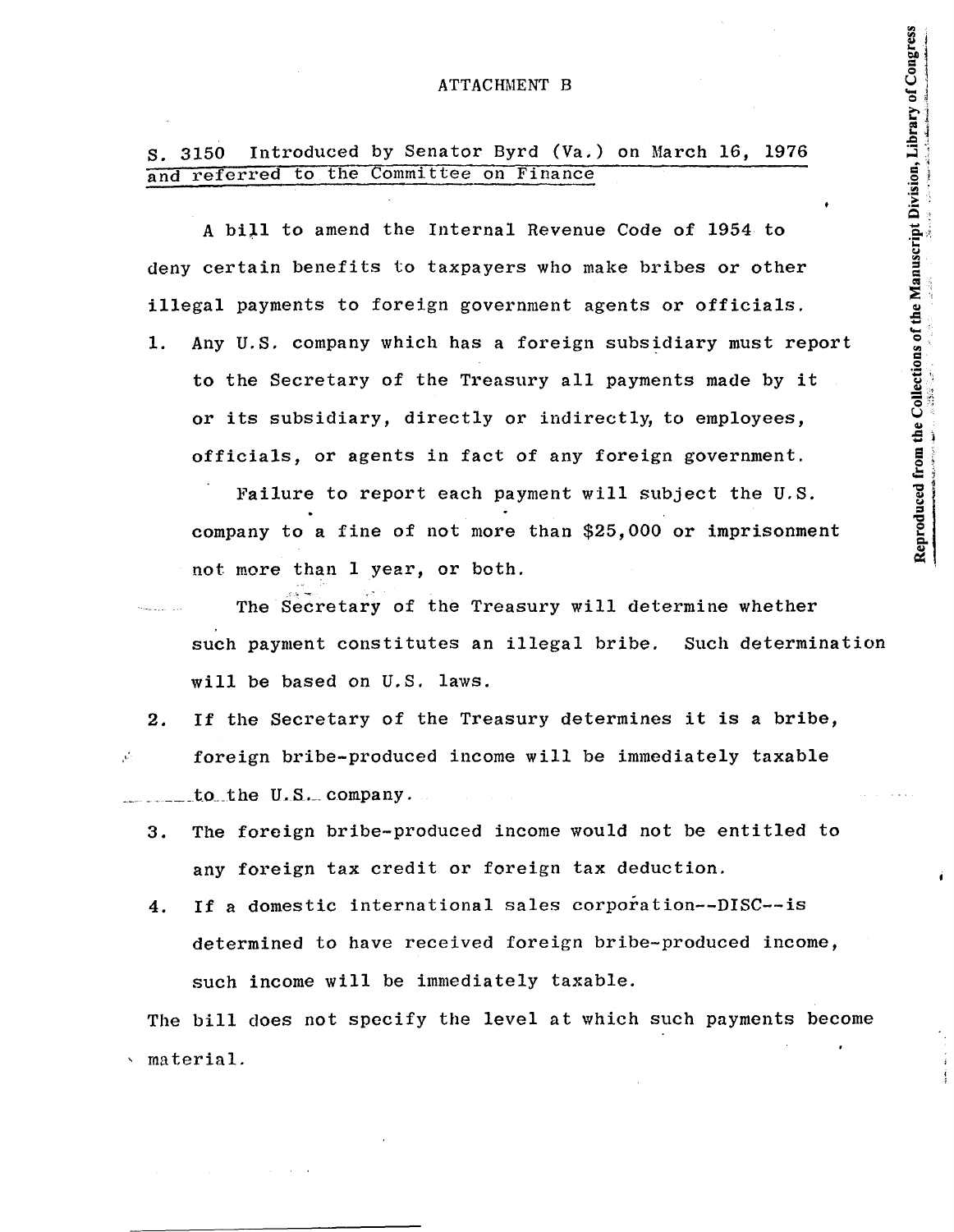### ATTACHMENT C

|  |  |  |  |  |  | S. 2662 Introduced by Senator Humphrey (for himself and |  |
|--|--|--|--|--|--|---------------------------------------------------------|--|
|  |  |  |  |  |  | Senators Case, Church, Culver, Kennedy, Leahy, Bumpers  |  |
|  |  |  |  |  |  | and Nelson) and referred to the Committee on Foreign    |  |
|  |  |  |  |  |  | Relations. Passed the Senate on February 18, 1976       |  |

An act to amend the Foreign Assistance Act of 1961 and the Foreign Military Sales Act.

Sec. 214 of the Act deals with CONTRIBUTIONS, PAYMENTS AND GIFTS

- 1. The Secretary of State shall require reporting on political contributions, gifts and fees associated with Foreign Military Sales. The amounts, payments to be reported and the frequency of reporting will be determined by him.
- 2. The President may, by regulation, prohibit, limit or prescribe conditions with respect to such contributions, gifts and fees.
- 3. No such contribution, payment, or gift may be included in the amount paid under any procurement contract entered into under section 22 of this Act, unless the amount is reasonable, allocable to such contract, and made to a person who has not exercised improper influence.
- 4. The Secretary of State shall require reporting on political contributions, gifts or fees paid, by any person required to register or who is granted a license or other approval under section 38 of this Act for on order to secure commercial defense sales.
- 5. Congress and U.S. agencies authorized by law are to have access to such records.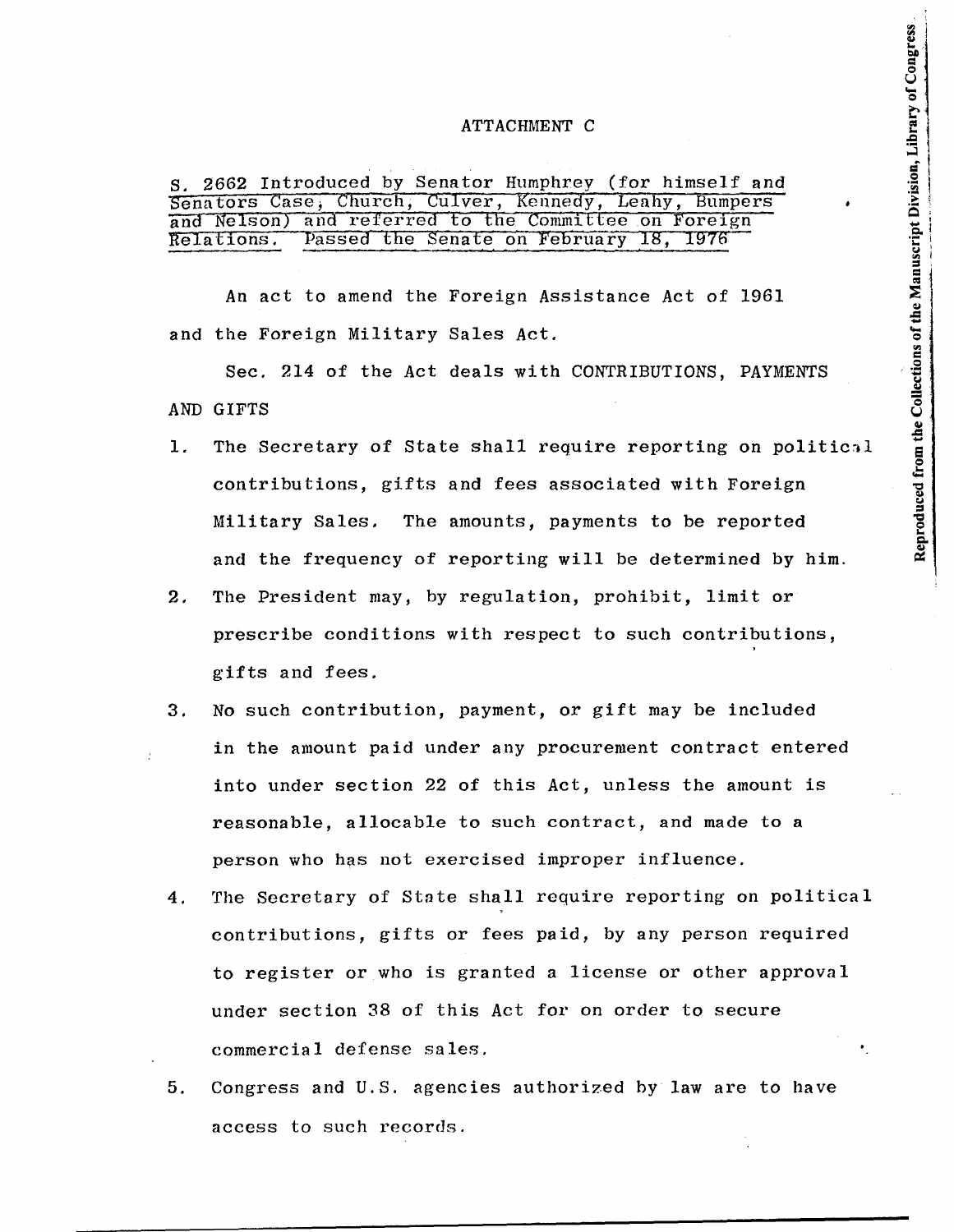The President will submit a quarterly report to Congress for findings in the previous quarter. The report will contain

- 1. the name of the person who made such a contribution, payment, or gift;
- 2. the recipient;
- 3. the date and amount;

 $\sim 12$ 

- 4. a description of the sale;
- 5. the identification of any business information considered confidential by the person who submitted it which is included in such a report.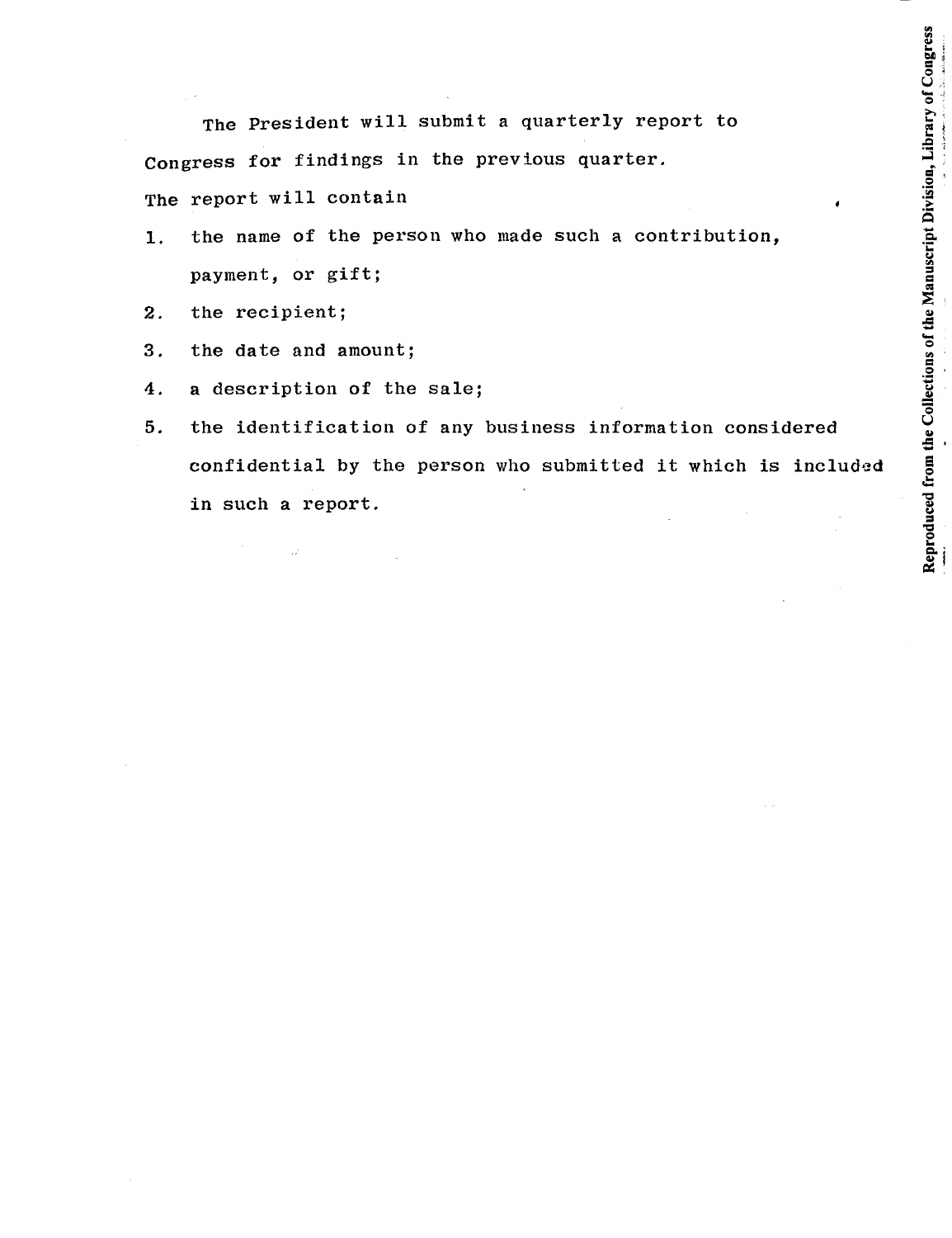. Res. 265 Senator Ribicoff (for himself, Senator Long, Church and Gravel) submitted the following resolutions on September 25 (Legislative day, September ll), 1975; which was referred to the Committee on Finance.<br>
The resolution was reported by Senator Long on November 5, 1975, with

an amendment and amendment to the preamble. was considered, amended, and agreed to. on November 5, 1975, with  $\frac{2}{\pi}$ **On November 12, 1973, it**  $\frac{1}{2}$ lanusc<br>—

In order to protect the ability of the U.S. to trade abroad, under the  $\ddot{\ddot{\xi}}$ authority given to the President, the Committee on Finance and the  $\frac{3}{5}$ Chairman of the Committee on Finance by the Trade Act of 1974, the Special Representative for Trade Negotiations, the U.S. Representativ. $\frac{5}{9}$ to the U. N., and appropriate officials at the Departments of State,  $\frac{1}{8}$ <br>Commerce, the Treasury, Defense, Agriculture and Justice; in consultation with the Chairman of the Committee on Finance and the  $\frac{9}{4}$ Congressional delegates for trade agreements are to negotiate for  $\overline{\overline{z}}$ multilateral agreements against improper business payments. This is to be done within the framework of the current multilateral trade negotiations in Geneva, in other negotiations pursuant to the Trade  $\frac{1}{2}$ duced : Act of 1974 and other appropriate international forums with the  $\frac{8}{6}$ ; intent of developing an appropriate code of conduct and specific  $\sharp \mathtt{rad}|\mathbf{g}^*|$ obligations among governments. These would require procedures for settling disputes resulting from multilateral elimination of such settling disputes resulting from multilateral elimination of such<br>practices and sanctions to cope with problems imposed by non-participating nations. Such codes and written obligations would become part of the international system of rules and obligations within the framework of GATT, and other international trade agreements pursuant to the Trade Act of 1974.

The President should include, in the annual reports to Congress 'required under Section 163 of the Trade Act of 1974, reports on progress made in negotiations with respect to the development and implementation of the international code of conduct.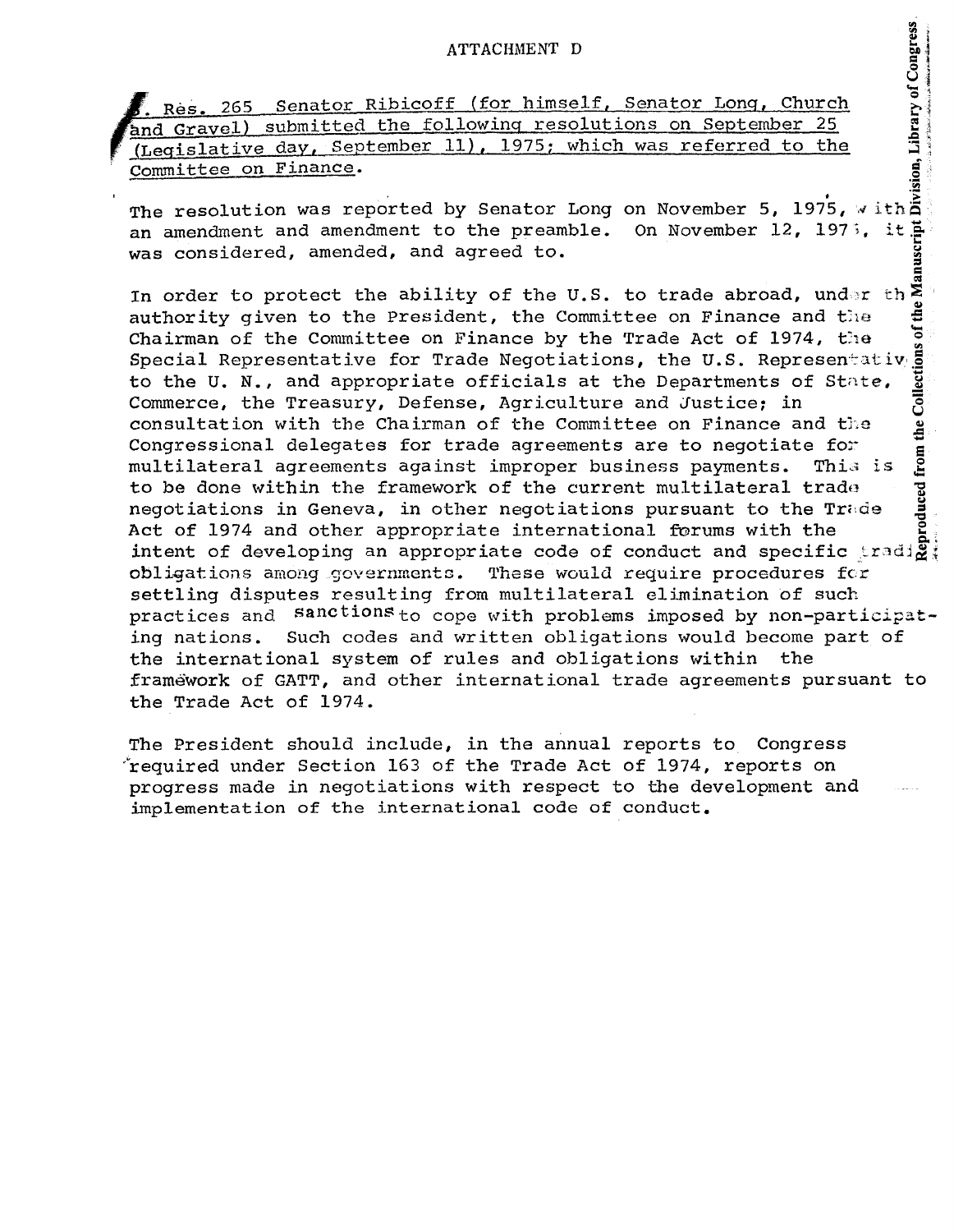# ATTACHMENT E

Res. 1043 Representative Hannaford submitted the following esolution on February 19, 1976; which was referred to the Committee on Banking, Currency and Housing

The Secretary of the Treasury and appropriate officials of the. Departments of State, Commerce, Defense, Agriculture, Justice are to negotiate within the OBCD and the IMF on a code of conduct and specific trading obligations among governments. This would include suitable procedures for the settlement of disputes, which would result in elimination of improper business practices on an international, multilateral'basis, including sanctions to cope with problems posed by nonparticipating nations.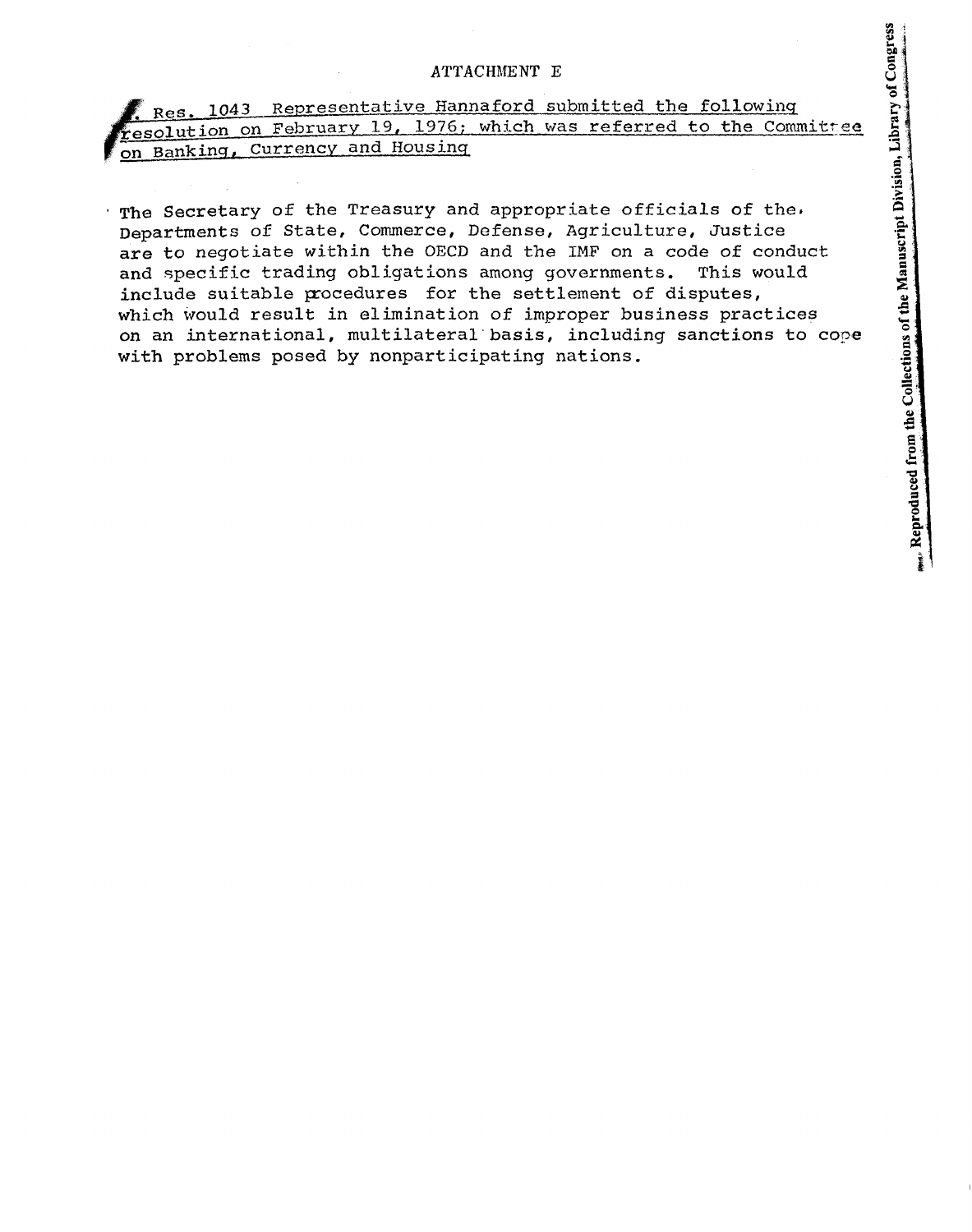s. 2839 "International Investment Survey Act of 1975"  $\frac{1}{\text{Introduced by Senator} \text{ (0)}\text{ (19)}}$ referred to the Committee on Commerce

A Bill to supplement authority of the Secretary of Commerce to collect regular and periodic information on foreign direct and portfolio investments in the U.S. snd on American investments abroad.

Reproduced from the Collections of the Manuscript Division, Library of Congress The Secretary of Commerce is to conduct timely (at least once every ten years) studies of foreign direct and portfolio investments in the U.S. and of direct and portfolio investments overseas by U.S. investors. Information obtained should be timely and useful in the development of policy with respect to multinational business activity.

The Secretary shall

- 1. identify and collect information as required in section 4(a) of this Act;
- 2. consult with and obtain information from the non-government domestic sector;
- 3. consult and cooperate with other government organizations and where appropriate other governments and international organizations.

The Secretary shall, investigate and analyze in his studies of multinational business enterprise,

- 1. investment activities in the U.S. and abroad;
- 2. reasons for investment;
- 3. transfer of technology;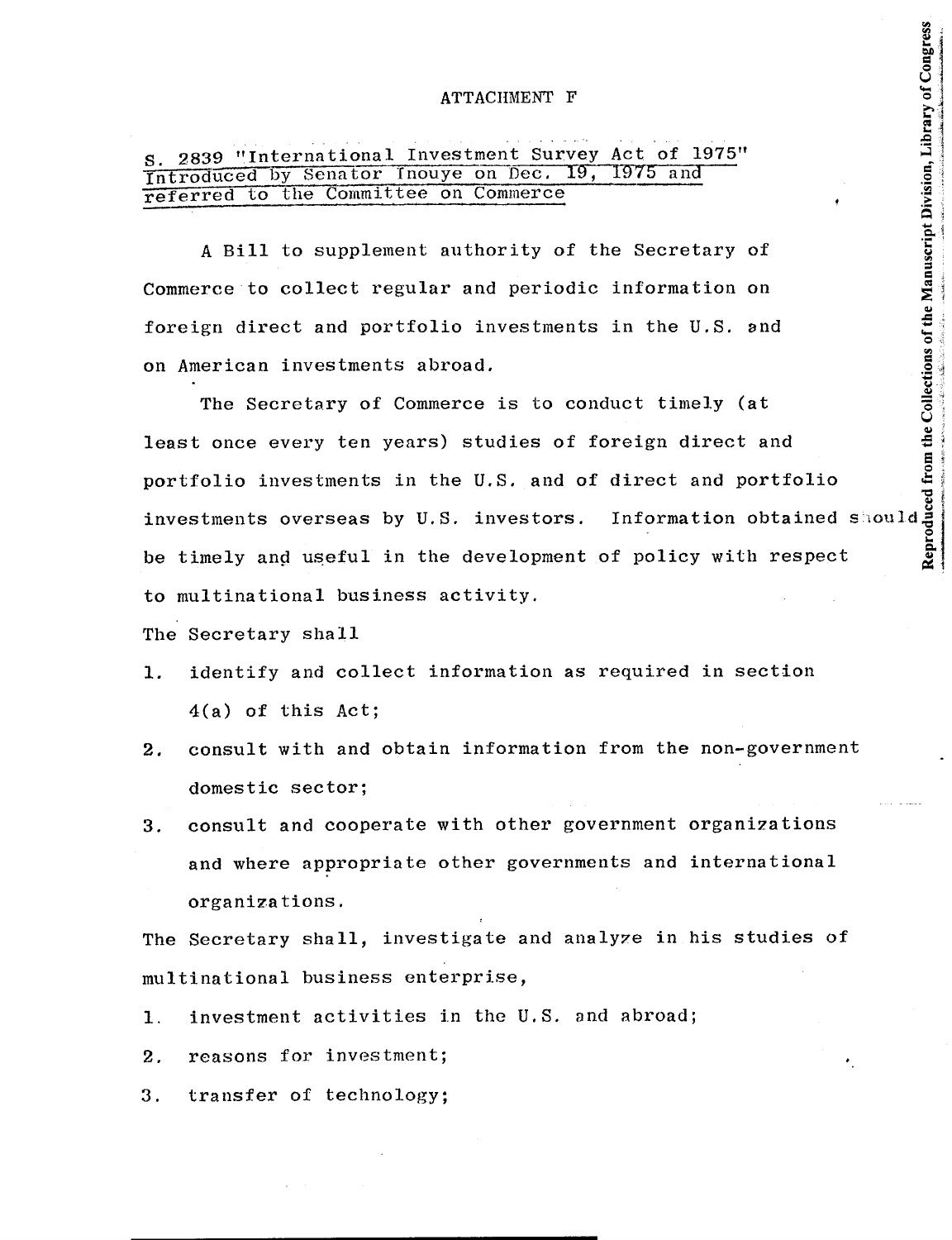- 4. processes and mechanisms of investment;
- $5.$  acquisitions in the U.S. and their effect upon competition;
- 6. geographic and economics characteristics of U.S. direct investment abroad;
- 7. the effect of investment upon national security, resources, environment, monetory policies, and U.S. economic position;
- 8. employment policies for both labor and management;
- 9. domestic and foreign policies on investment;
- 10. foreign direct investment in the  $U.S.$ , in comparison
- with U.S. direct investment abroad;
- 11. variations between accounting, financial reporting, and other business practices here and abroad;
- 12. the adequacy of information, disclosure and reporting;
- 13. means for improving information on multinational business enterprises. (recommendation)

The Secretary shall study and report periodically to the Senate Committee on Commerce and the House Committee on Interstate and Foreign Commerce on national and international developments with respect to regulation of multinational enterprises.

The Secretary shall include in his study of foreign investment abroad by U.S. persons, company specific information concerning

- 1. financial transactions;
- 2. significant product line;
- 3. employment;
- 4. R&D;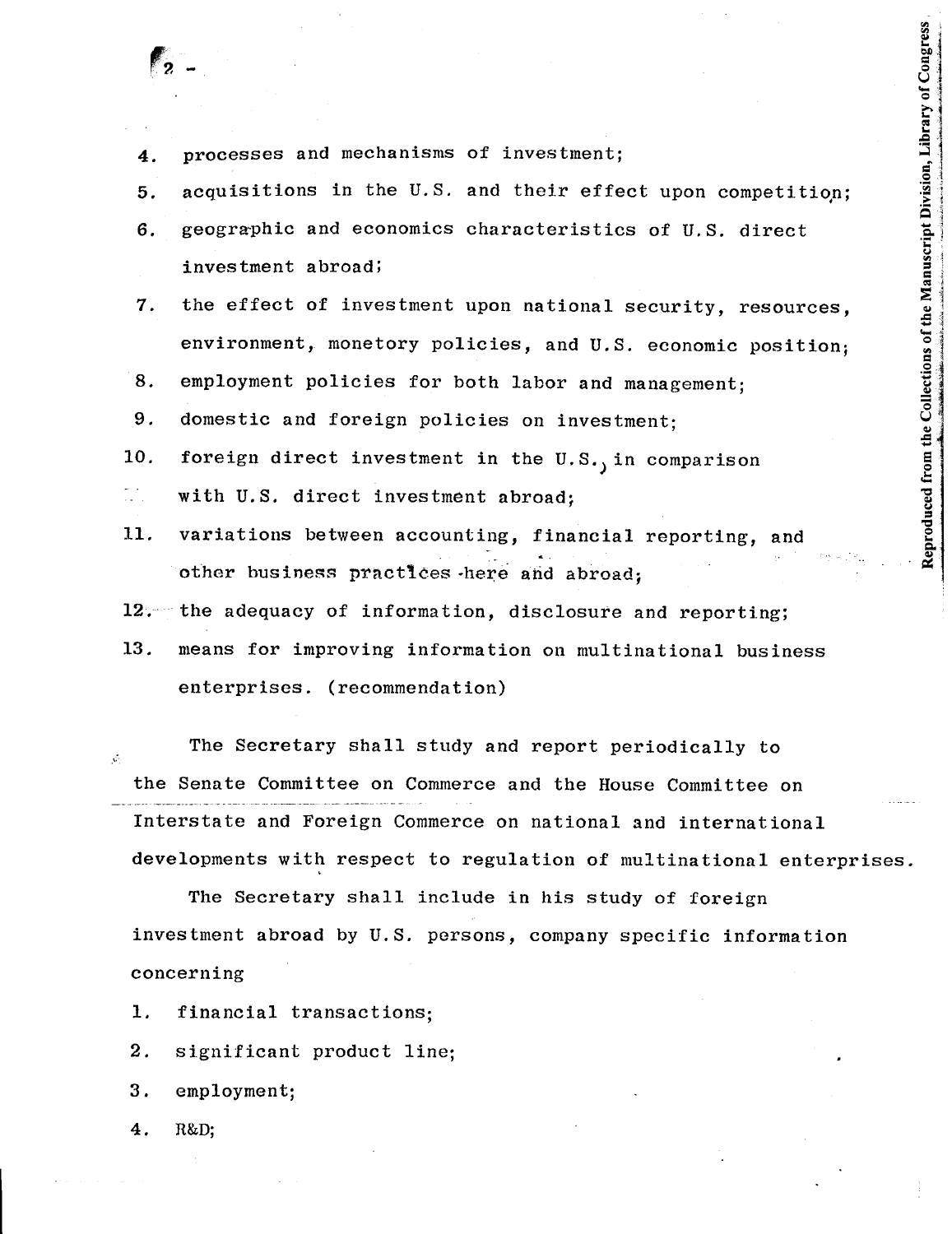$\frac{3}{2}$ 

5. fees and royalties for transfer of technology;

6. description of company unit, location and product;

The Secretary may require the necessary record keeping germane to this function.

The information is gathered subject to confidentiality. It may be used for analytical or statistical purposes within the U.S. government.

Compliance regarding information required pursuant to this Act is mandatory for the person asked to submit information.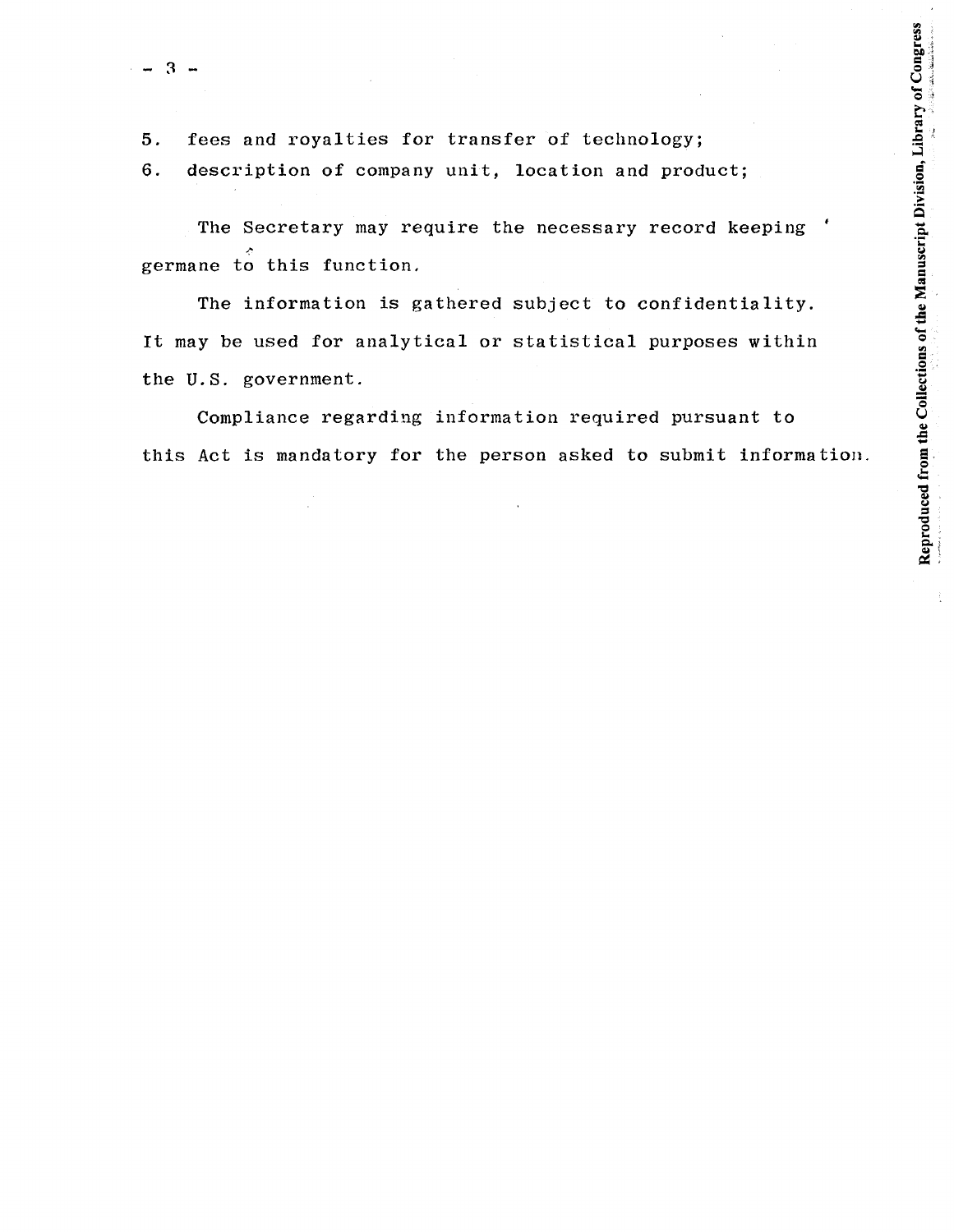The Secretary shall establish and maintain a program to gather, on a mandatory basis, information with respect to multinational business enterprises. Such information shall include company-specific information, such as

Reproduced from the Collections of the Manuscript Division, Library of Congress

- 1. investment, financial transactions, income, taxes;
- 2. gross sales by commodity grouping, imports, exports and inter affiliate trading;
- 3. employment data by nationality and compensation;
- 4. R&D expenditures;

Ą

- 5. name, location, assets, description of business of foreign affiliates;
- 6. expenditures through any agents or pursuant to contractual arrangement.

 $\mathcal{L}$  This is to be done country by country and affiliate by affiliate. Information shall be gathered every two years and shall cover the immediately preceding two calendar years. MNC's with assets less than \$50 million are excluded.

The Secretary shall publish on a regular basis statistical aggregates derived from information furnished under this Act.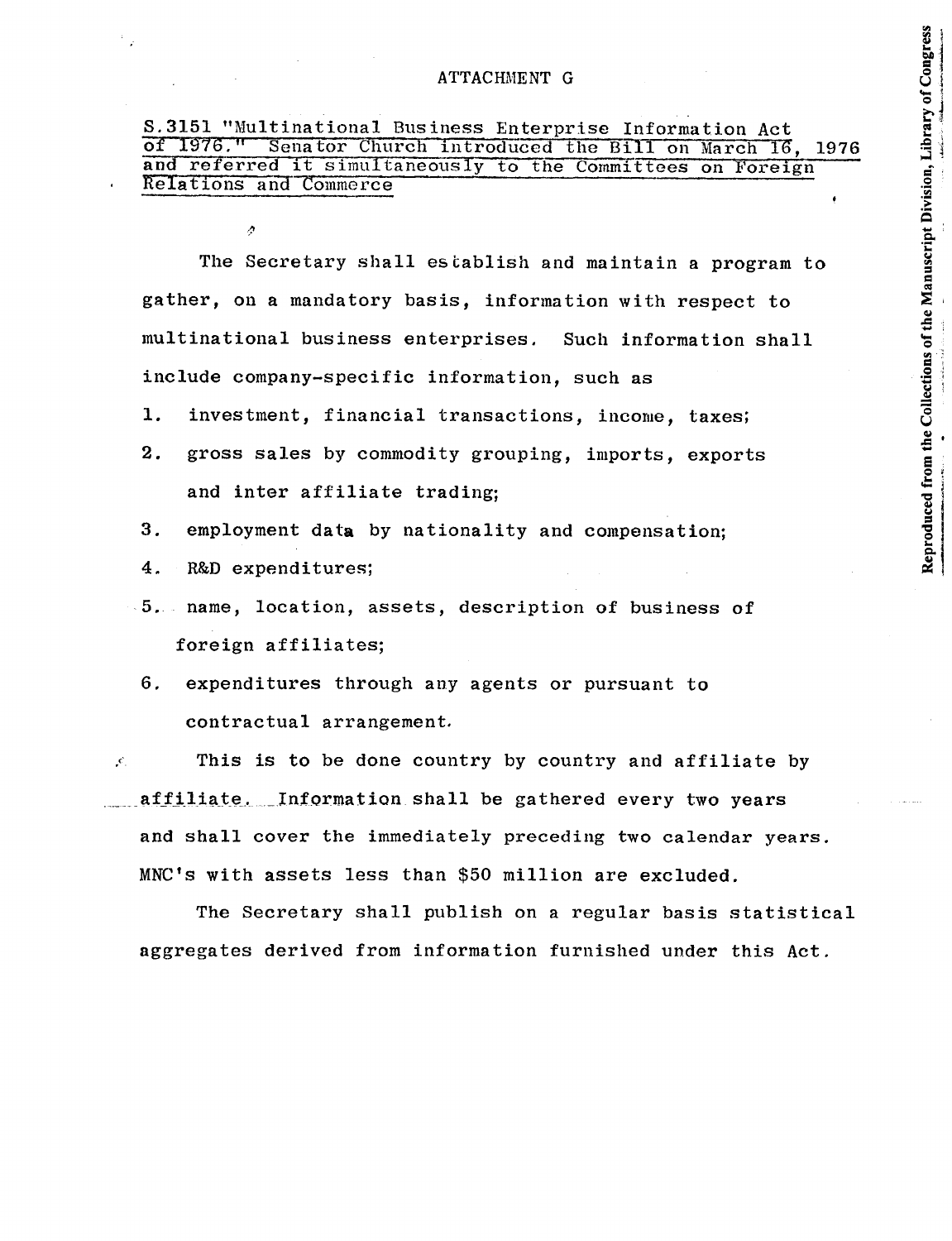Upon request, the Secretary shall furnish to the Adjustment Assistance Coordinating Committee, the International Trade Commission, and any committee of the House of Representatives on the Senate (or any joint committee of the Congress) information gathered under this act.

Reproduced from the Collections of the Manuscript Division, Library of Congress

The provisions of subsection (b) of section 552 of title 5, U.S. Code, shall not apply to information gathered under th is Act.

Compliance with information gathering is mandatory.

 $\bar{\mathcal{A}}$ 

 $\mathbb{R}^4$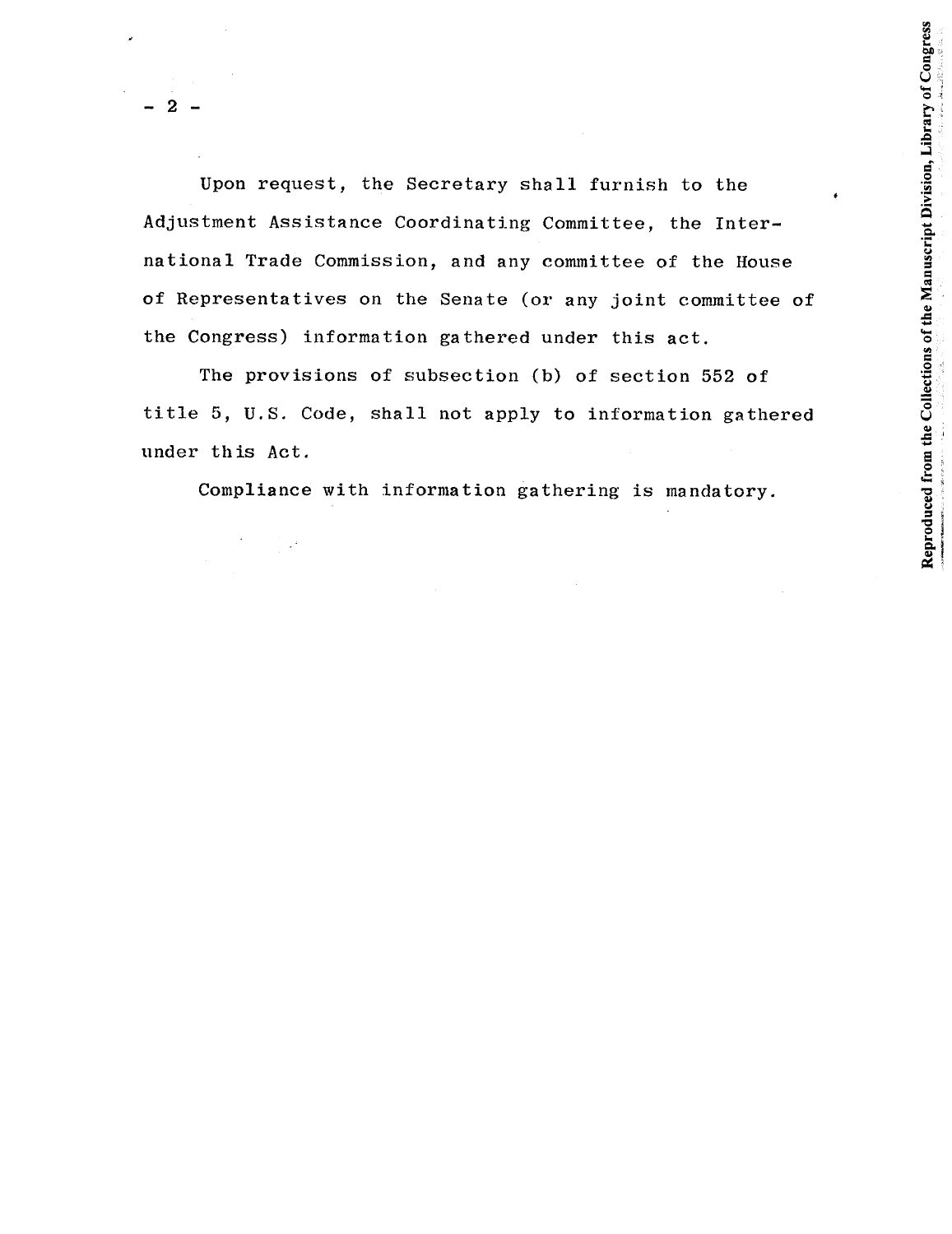### ATTACHMENT H

# R.R. 3145 "Tax Neutrality Act of 1975" Representative Yanik Introduced this bill on February 13, 1975 and referred it to the Committee on Ways and Means.

The Bill provides for changes in the treatment of foreign income with the purpose of "promoting the development of an open, nondiscriminatory, and fair world economic system, and stimulatirg economic growth of the U.S."

- I. SEC. 101. Changes in the Foreign Tax Credit Provisions
	- A. Termination of preferential treatment of dividends of less developed country corporations, by removing the tax credit advantages currently permitted subsidiaries in lesser developed countries, in comparison to subsidiaries in other countries.
	- n. Elimination of the "overall limitation" so that tax tax credits can be computed only by the "country limitation" basis.
		- C. Elimination of carryback and carryover of excess foreign tax credits.
- $\mathcal{L}$ D. Institution of a loss recapture provision, which requires recapture of taxes on future profits from operations upon which tax loss adjustments were taken.

II. SEC. 102 Repeal of Deferral

At present, foreign income is taxed within the U.S. only when repatriated. U.S. taxes are deferred when profits from foreign subsidiaries are reinvested in those subsidiaries. Repeal